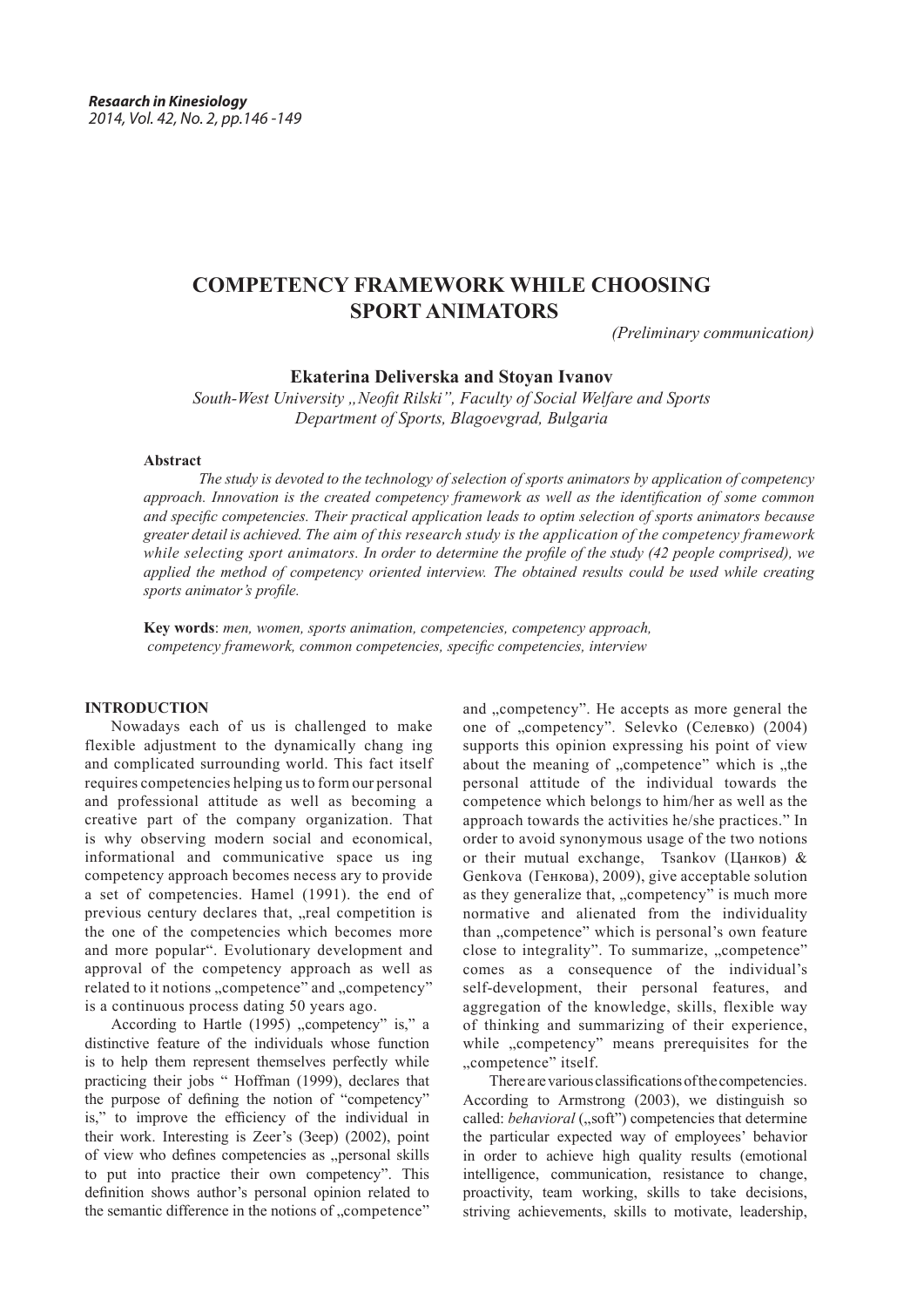etc.; *technical* (functional, "hard") competencies which are related to the particular professional skills and abilities, i.e. what all the employees should know and be able to do in order to work properly and effectively.

Milkov (Милков (2001), offers classification which is very close to Armstrong's one. According to him competencies are skills divided into: *hard skills* that one acquires through educational programs, and are cumulative experience, and training product; *soft skills-*emphasize individual's behavior and manage interpersonal relations on the basis of emotional and behavioral skills. Owning this set of competencies is a prerequisite for shaping personality as a highly qualified, motivated and adaptive to chang ing workforce.

Within applying the competency approach Domracheva (Домрачева) (2007), defines following main types of competency: "*key competencies* – universal and transferable to various educational, professional and life situations; *basic competencies* – they show the specificity of a particular professional activity; *functional competencies* – set of characteristics related to the particular activity that reflects a range of functions typical of a particular workplace".

Having in mind all above listed theories, different classifications of various types of competenc, most appropriate is differentiation of competencies in two main groups: first group: *common* (key, basic, "soft") competencies related to the vision, mission, value, specificity, strategy of the company which also define desired knowledge, skills, attitudes, value and behavior of all employees second group: *specific* (functional, technical, "hard") competencies that refer to the particular activities in the company and are related necessary for a given position or a group of positions in a corresponding functional direction: knowledge, skills, values, approach and behavior.

#### **DESIGN OF THE STUDY**

Object of this study is the sport animators' competencies, competency framework and profile and its subject is the application of the competency approach in animators' selection. The aim of this research study is the application of the competency framework while selecting sport animators. It contains a set of competencies related to the specificity of the sport animation activity.

Here are some tasks which correspond to the target:

1. Identification of the competencies that are going to become a part of the competency framework.

2. Formation of the competency framework containing common and specific groups of competencies.

Application of the ready competency framework in sport animators' selection.

When constructing the competency framework following competencies have been identified: common – communicative skills (written and oral); adaptability/ flexibility; team working skills; - skills for decision

making and problem solving; resistance to stress; specific: knowledge of sports terminology in a foreign language;-planning and organization of sports and animation activities; sports preparedness; creative skills; - skills to motivate and influence.

After discussions with some employers in the field of tourist animation competency framework has been used while conducting selection for sports animators.

The competencies, identified by the competency approach, helped about in achieving deeper and more differentiated evaluation of candidates wanting to occupy a particular position. In order to determine the profile of the study sample (42 people taken part in the selection), method of competency oriented interview as well as a structured questionnaire (related to gender, age, education, professional qualification, language knowledge and skills of the candidate, knowledge of sports and its extent) was applied.

Each candidate has been interviewed separately. The interview lasted between 15 and 25 minutes. Having in mind very short time given to the interviewee, number of the competencies included in the competency framework was reduced to ten.

#### **RESULTS**

Distributed by "gender", proportion of the share of men is higher but with a slight difference as compared to women; 57% interviewees were men and 43% women.

Data related to age of the surveyed show that most candidates, both men and women, belong to the age group of 20-23 56% men and 67% women or 62% of the total number of respondents. This fact is not unexpected because there is an age limit (up to 25) for when applying for the position of a sports animator. Number of applicants aged up to 19 is relatively small (for males and females) - 17% and according to the data for women there is a large number of females 25 years old - 6 people which is 33 % of the total share of the interviewed women.

In the *ducation*" category following distribution has been achieved: the highest percentage of the applicants belongs to secondary and secondary vocational education  $-59\%$  men (from the total number of men)

*Table 1. Distribution of types of sports and knowledge of them*

|                   | Degree of knowledge |      |      |      |              |              |  |
|-------------------|---------------------|------|------|------|--------------|--------------|--|
| Types of<br>sport | Excellent           |      | Good |      |              | Satisfactory |  |
|                   | N                   | $\%$ | N    | $\%$ | N            | $\%$         |  |
| Volleyball        | 13                  | 12   | 9    | 8    |              |              |  |
| Basketball        | 9                   | 8    | 9    | 8    | $\mathbf{0}$ |              |  |
| Football          | 9                   | 8    | 9    | 8    | $\mathbf{0}$ |              |  |
| Swimming          |                     | 6    | 10   | 9    |              |              |  |
| Gymnastics        | 3                   | 3    |      | 6    |              |              |  |
| Aerobics          | 5                   | 5    | 4    | 4    |              |              |  |
| Table tennis      |                     |      | 8    |      |              |              |  |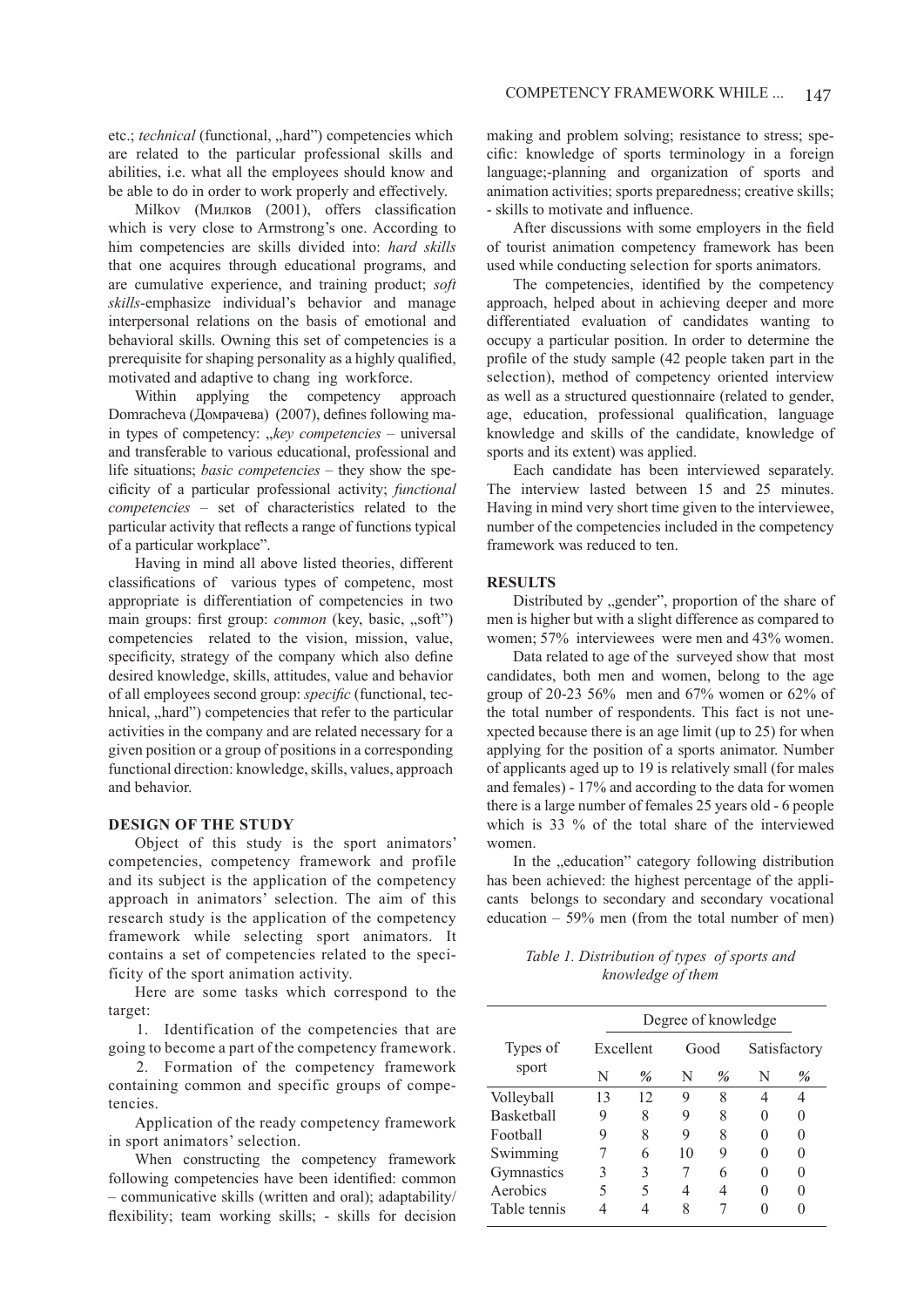|                                                               | <i>Extent</i> of knowledge |                   |              |                        |  |  |
|---------------------------------------------------------------|----------------------------|-------------------|--------------|------------------------|--|--|
| Type of competency                                            | Excellent $(\% )$          | Very good $(\% )$ | Good $(\% )$ | Unsatisfactory $(\% )$ |  |  |
| Communicative skills                                          | 12                         | 38                | 34           | 16                     |  |  |
| Adaptability/Flexibility                                      | 10                         | 32                | 42           | 16                     |  |  |
| Team work skills                                              | 14                         | 29                | 37           | 20                     |  |  |
| Skills for decision making<br>and problem solving             | 9                          | 24                | 33           | 34                     |  |  |
| Resistance to stress                                          | 15                         | 25                | 37           | 23                     |  |  |
| Sports terminology in a<br>foreign language                   | 6                          | 26                | 42           | 26                     |  |  |
| Planning and organizing of<br>sports and animation activities | 10                         | 31                | 29           | 30                     |  |  |
| Sports preparedness                                           | 11                         | 34                | 40           | 15                     |  |  |
| Creative skills                                               | 8                          | 41                | 32           | 19                     |  |  |
| Skills to motivate and influence                              | 7                          | 33                | 39           | 21                     |  |  |

*Table 2. Types of competencies and the extent of their knowledge*

and 50% women or 55% of all who have taken part in the selection. There are no female candidates with professional bachelor degree while there are six males or 14% of the total number of respondents. Only half of the people declared their achieved professional qualifications belonged to the field of economics, pedagogy and information technology.

Information about the knowledge of the sport is as follows (Table 1): all applicants have indicated that they know more than one sport, but to varying degrees. Dominant sports are: volleyball, football, aerobics, gymnastics and table tennis. They are an integral part of every sport and animation program.

Note: The sum of the percentages exceeds one hundred, as respondents gave more than one answer

No men among respondents have declared that they know gymnastics while women do not know football. During the interview some discrepancies between the shown and declared knowledge of the particular type of sport have been found out. Interviewees assessed the level of their knowledge as excellent, however during the selection they performed well or poorly. These results show that the level of knowledge of the specific competency of sports preparedness among the applicants is very low.

Study of the particular competence demonstrated by the applicant requires interviewer's experience and preparation in order to achieve deep insight and success in retrieving information. Interviewer should be able to estimate on the basis of the particular situations whether the applicant has got the right competency and to what extent. This again depends on the experience of the interviewer in choosing accurate and guiding questions while conducting interviews, his/her communicative skills and abilities to construct his/her speech, attitude of the candidate, etc.

Applying competency framework and completed interview based on the competency approach, following results and conclusions about common and specific groups of competencies have been achieved (Table 2). Regarding the communicative skills (written and oral) 12 % showed an excellent level, 38% - very good, 34% - good and 16% - unsatisfactory.

The competence of adaptability/flexibility or the ability of quick adapting to the changing environment is divided by the level of knowledge as: excellent  $-10\%$ , very good  $-32\%$ , good  $-42\%$  and  $16\%$  - unsatisfactory.

66% of all taken part in the selection have shown *good* and *very good* knowledge and practice of competency "teamwork" (which is of main importance for each sports and animation program to be organized and performed successfully). The skill for decision making and solving problem hinders future animators. Usage of this competency depends on the experience gained and team working. Dynamic and stressful daily activities of the sports animator require the ability to overcome some stressful situations. The level of stress resistance is low. Most of the applicants (62%) find it difficult to overcome some factors that influence human mentality.

Foreign language competency is essential for the realization of the sports animator who must know sports terminology in a particular language. Applicants, assessed as very good and good the level of their English proficiency, found some difficulties while speaking foreign language. This again shows that the selfassessment is excessive and does not match the actual applicant performance and knowledge.

Planning and organizing of sports and animation activities is a competency belonging to the competency framework, that determines to which extent the candidate has reached while examining the specificity of the sports